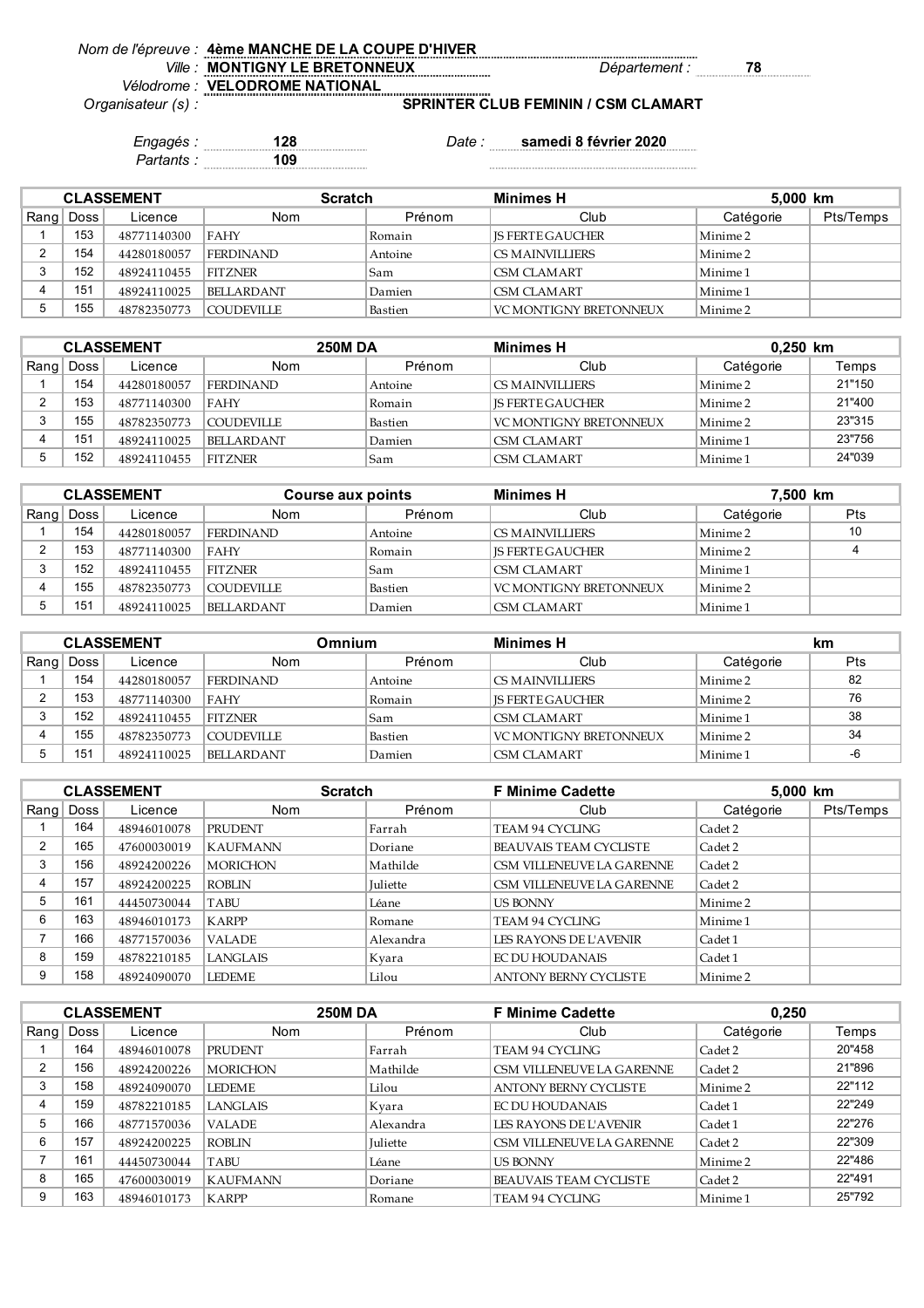|         | <b>CLASSEMENT</b> |             | Course aux points |                 | <b>F Minime Cadette</b><br>7,500 |                     |            |
|---------|-------------------|-------------|-------------------|-----------------|----------------------------------|---------------------|------------|
| $R$ ang | Doss              | Licence     | <b>Nom</b>        | Prénom          | Club                             | Catégorie           | <b>Pts</b> |
|         | 164               | 48946010078 | <b>PRUDENT</b>    | Farrah          | TEAM 94 CYCLING                  | Cadet 2             | 17         |
| 2       | 157               | 48924200225 | <b>ROBLIN</b>     | <b>Iuliette</b> | CSM VILLENEUVE LA GARENNE        | Cadet 2             | 9          |
| 3       | 165               | 47600030019 | <b>KAUFMANN</b>   | Doriane         | BEAUVAIS TEAM CYCLISTE           | Cadet 2             |            |
| 4       | 158               | 48924090070 | <b>LEDEME</b>     | Lilou           | <b>ANTONY BERNY CYCLISTE</b>     | Minime 2            |            |
| 5       | 161               | 44450730044 | TABU              | Léane           | <b>US BONNY</b>                  | Minime <sub>2</sub> |            |
| 6       | 156               | 48924200226 | <b>MORICHON</b>   | Mathilde        | CSM VILLENEUVE LA GARENNE        | Cadet 2             |            |
|         | 166               | 48771570036 | <b>VALADE</b>     | Alexandra       | LES RAYONS DE L'AVENIR           | Cadet 1             |            |
| 8       | 163               | 48946010173 | <b>KARPP</b>      | ∣Romane         | TEAM 94 CYCLING                  | Minime 1            |            |
| 9       | 159               | 48782210185 | <b>LANGLAIS</b>   | Kvara           | EC DU HOUDANAIS                  | Cadet 1             |            |

|   |             | <b>CLASSEMENT</b> |                 | <b>F Minime Cadette</b><br><b>Omnium</b> |                               | km                  |     |
|---|-------------|-------------------|-----------------|------------------------------------------|-------------------------------|---------------------|-----|
|   | Rang   Doss | Licence           | <b>Nom</b>      | Prénom                                   | Club                          | Catégorie           | Pts |
|   | 164         | 48946010078       | <b>PRUDENT</b>  | Farrah                                   | TEAM 94 CYCLING               | Cadet 2             | 97  |
| 2 | 156         | 48924200226       | <b>MORICHON</b> | Mathilde                                 | CSM VILLENEUVE LA GARENNE     | Cadet 2             | 66  |
|   | 157         | 48924200225       | ROBLIN          | Juliette                                 | CSM VILLENEUVE LA GARENNE     | Cadet 2             | 65  |
|   | 165         | 47600030019       | <b>KAUFMANN</b> | Doriane                                  | <b>BEAUVAIS TEAM CYCLISTE</b> | Cadet 2             | 64  |
| 5 | 161         | 44450730044       | TABU            | Léane                                    | <b>US BONNY</b>               | Minime <sub>2</sub> | 52  |
| 6 | 166         | 48771570036       | <b>VALADE</b>   | Alexandra                                | LES RAYONS DE L'AVENIR        | Cadet 1             | 52  |
|   | 158         | 48924090070       | <b>LEDEME</b>   | Lilou                                    | <b>ANTONY BERNY CYCLISTE</b>  | Minime <sub>2</sub> | 50  |
| 8 | 159         | 48782210185       | LANGLAIS        | Kvara                                    | <b>EC DU HOUDANAIS</b>        | Cadet 1             | 50  |
| 9 | 163         | 48946010173       | <b>KARPP</b>    | Romane                                   | TEAM 94 CYCLING               | Minime 1            | 40  |

|                |      | <b>CLASSEMENT</b> | <b>Scratch</b>    |            | <b>Cadets</b>                       | 7,500     |           |
|----------------|------|-------------------|-------------------|------------|-------------------------------------|-----------|-----------|
| Rang           | Doss | Licence           | Nom               | Prénom     | Club                                | Catégorie | Pts/Temps |
|                | 125  | 48946040413       | <b>GRIGNON</b>    | Alexandre  | <b>US CRETEIL</b>                   | Cadet 2   |           |
| $\overline{2}$ | 130  | 49144520141       | <b>TRUFFAUT</b>   | Baptiste   | UC TILLY VAL DESEULLES              | Cadet 2   |           |
| 3              | 131  | 49501960022       | <b>COLOMBE</b>    | Maxence    | <b>ACC MARIGNY</b>                  | Cadet 2   |           |
| 4              | 126  | 48924110439       | <b>PANOR</b>      | Enzo       | <b>CSM CLAMART</b>                  | Cadet 2   |           |
| 5              | 145  | 48946010206       | <b>MATHIAS</b>    | Sony       | <b>TEAM 94 CYCLING</b>              | Cadet 2   |           |
| 6              | 143  | 48782430240       | <b>BRAIL</b>      | Mathis     | EC VERNOUILLET V.T.                 | Cadet 2   |           |
| $\overline{7}$ | 149  | 48946010195       | <b>BOULAHOITE</b> | Rayan      | <b>TEAM 94 CYCLING</b>              | Cadet     |           |
| 8              | 129  | 49272610164       | <b>BARIERE</b>    | Antoine    | <b>VC SAULCEEN ELBEUF LES T.V.O</b> | Cadet 1   |           |
| 9              | 144  | 43563420206       | <b>CHARRIER</b>   | Houarno    | <b>AC PAYS DE BAUD</b>              | Cadet 2   |           |
| 10             | 138  | 48782350656       | <b>BERG</b>       | Gabriel    | <b>VC MONTIGNY BRETONNEUX</b>       | Cadet 1   |           |
| 11             | 136  | 48782210064       | <b>TILLY</b>      | Félix      | <b>EC DU HOUDANAIS</b>              | Cadet 1   |           |
| 12             | 146  | 49501690251       | <b>BARON</b>      | Mathis     | <b>VCSAINT JAMES</b>                | Cadet 1   |           |
| 13             | 139  | 48782350591       | <b>LOUVRIER</b>   | Stanislas  | <b>VC MONTIGNY BRETONNEUX</b>       | Cadet 2   |           |
| 14             | 147  | 48946010174       | <b>KARPP</b>      | Gwendal    | <b>TEAM 94 CYCLING</b>              | Cadet     |           |
| 15             | 132  | 49270440183       | <b>ESPRIT</b>     | Arthur     | <b>UV NEUBOURG</b>                  | Cadet 2   |           |
| 16             | 128  | 48771590015       | <b>CLEMENT</b>    | Christiano | VELO CLUB DE COMPANS                | Cadet 1   |           |
| 17             | 150  | 48750240277       | <b>DORMY</b>      | Clément    | <b>US METRO TRANSPORTS</b>          | Cadet 2   |           |
| 18             | 141  | 48957080482       | <b>ARNAUD</b>     | Maxime     | ARGENTEUIL VAL DE SEINE 95          | Cadet 2   |           |
| 19             | 127  | 48913070340       | <b>RAMSAMY</b>    | Samuel     | EC MONTGERON VIGNEUX                | Cadet 2   |           |
| 20             | 140  | 48782350599       | <b>TRESSEL</b>    | Robin      | <b>VC MONTIGNY BRETONNEUX</b>       | Cadet 2   |           |
| 21             | 133  | 49270440156       | LE BOURSICAUD     | Nicolas    | UV NEUBOURG                         | Cadet 1   |           |
| 22             | 135  | 49270440308       | <b>RENAUDIN</b>   | Mathieu    | UV NEUBOURG                         | Cadet 1   |           |
| 23             | 148  | 49270440097       | <b>LIEGE</b>      | Tom        | <b>UV NEUBOURG</b>                  | Cadet     |           |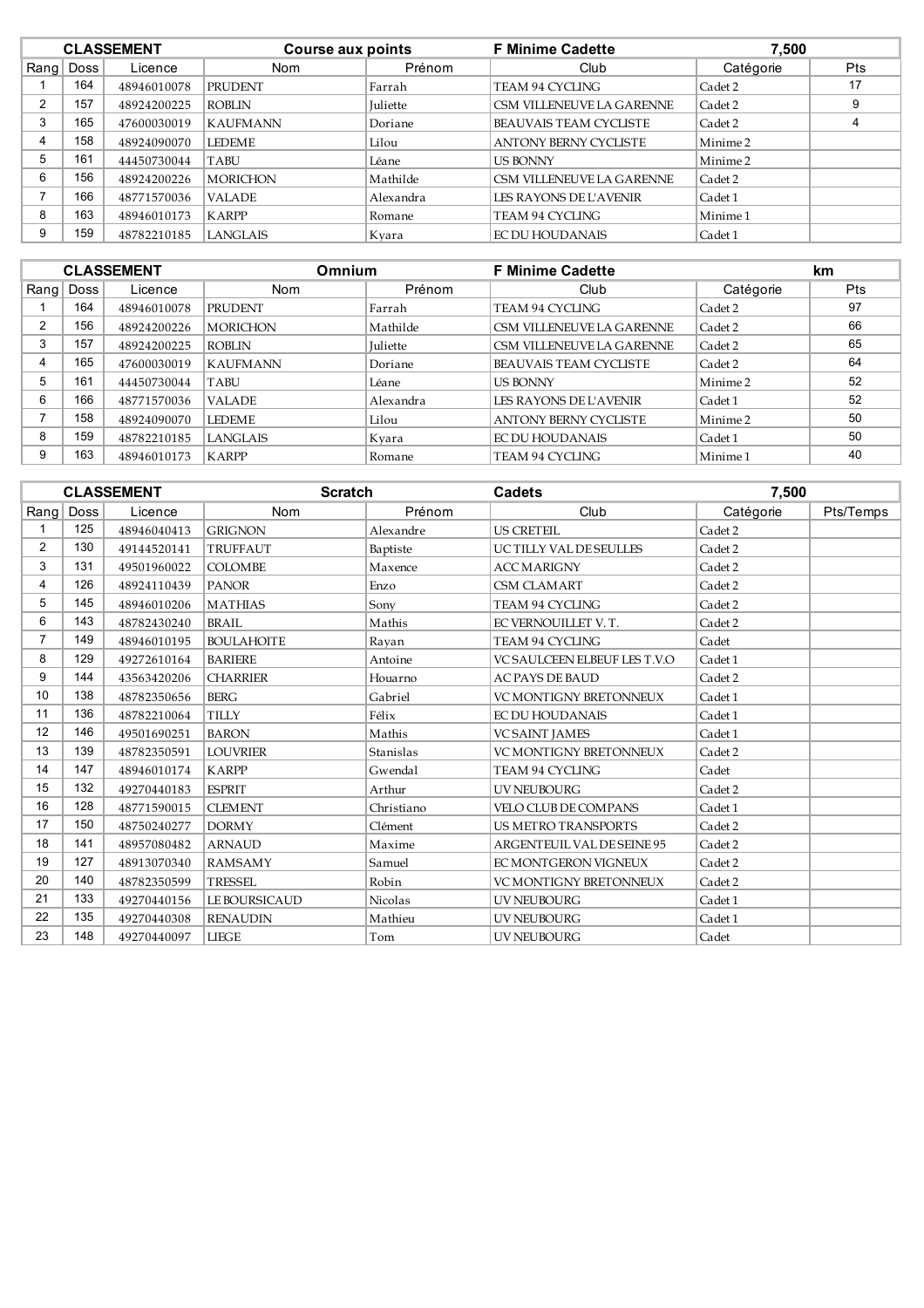|                |             | <b>CLASSEMENT</b> | <b>500MDA</b>     |                | <b>Cadets</b>                       | 0,500     |        |
|----------------|-------------|-------------------|-------------------|----------------|-------------------------------------|-----------|--------|
| Rang           | <b>Doss</b> | Licence           | <b>Nom</b>        | Prénom         | Club                                | Catégorie | Temps  |
|                | 136         | 48782210064       | <b>TILLY</b>      | Félix          | <b>EC DU HOUDANAIS</b>              | Cadet 1   | 36"247 |
| $\overline{2}$ | 126         | 48924110439       | <b>PANOR</b>      | Enzo           | <b>CSM CLAMART</b>                  | Cadet 2   | 36"432 |
| 3              | 145         | 48946010206       | <b>MATHIAS</b>    | Sony           | <b>TEAM 94 CYCLING</b>              | Cadet 2   | 36"574 |
| 4              | 125         | 48946040413       | <b>GRIGNON</b>    | Alexandre      | <b>US CRETEIL</b>                   | Cadet 2   | 36"606 |
| 5              | 131         | 49501960022       | <b>COLOMBE</b>    | Maxence        | <b>ACC MARIGNY</b>                  | Cadet 2   | 37"038 |
| 6              | 128         | 48771590015       | <b>CLEMENT</b>    | Christiano     | <b>VELO CLUB DE COMPANS</b>         | Cadet 1   | 37"205 |
| $\overline{7}$ | 149         | 48946010195       | <b>BOULAHOITE</b> | Rayan          | <b>TEAM 94 CYCLING</b>              | Cadet     | 37"212 |
| 8              | 133         | 49270440156       | LE BOURSICAUD     | <b>Nicolas</b> | <b>UV NEUBOURG</b>                  | Cadet 1   | 37"216 |
| 9              | 144         | 43563420206       | <b>CHARRIER</b>   | Houarno        | <b>AC PAYS DE BAUD</b>              | Cadet 2   | 37"429 |
| 10             | 143         | 48782430240       | <b>BRAIL</b>      | Mathis         | EC VERNOUILLET V.T.                 | Cadet 2   | 37"675 |
| 11             | 147         | 48946010174       | <b>KARPP</b>      | Gwendal        | <b>TEAM 94 CYCLING</b>              | Cadet     | 37"844 |
| 12             | 129         | 49272610164       | <b>BARIERE</b>    | Antoine        | <b>VC SAULCEEN ELBEUF LES T.V.O</b> | Cadet 1   | 37"848 |
| 13             | 150         | 48750240277       | <b>DORMY</b>      | Clément        | <b>US METRO TRANSPORTS</b>          | Cadet 2   | 37"889 |
| 14             | 146         | 49501690251       | <b>BARON</b>      | Mathis         | <b>VCSAINT JAMES</b>                | Cadet 1   | 37"973 |
| 15             | 130         | 49144520141       | <b>TRUFFAUT</b>   | Baptiste       | UCTILLY VAL DESEULLES               | Cadet 2   | 38"256 |
| 16             | 132         | 49270440183       | <b>ESPRIT</b>     | Arthur         | <b>UV NEUBOURG</b>                  | Cadet 2   | 38"455 |
| 17             | 127         | 48913070340       | <b>RAMSAMY</b>    | Samuel         | EC MONTGERON VIGNEUX                | Cadet 2   | 39"844 |
| 18             | 139         | 48782350591       | <b>LOUVRIER</b>   | Stanislas      | <b>VC MONTIGNY BRETONNEUX</b>       | Cadet 2   | 39"949 |
| 19             | 138         | 48782350656       | <b>BERG</b>       | Gabriel        | <b>VC MONTIGNY BRETONNEUX</b>       | Cadet 1   | 40"558 |
| 20             | 141         | 48957080482       | <b>ARNAUD</b>     | Maxime         | ARGENTEUIL VAL DE SEINE 95          | Cadet 2   | 40"585 |
| 21             | 135         | 49270440308       | <b>RENAUDIN</b>   | Mathieu        | <b>UV NEUBOURG</b>                  | Cadet 1   | 41"694 |
| 22             | 140         | 48782350599       | <b>TRESSEL</b>    | Robin          | <b>VC MONTIGNY BRETONNEUX</b>       | Cadet 2   | 43"108 |
| 23             | 148         | 49270440097       | <b>LIEGE</b>      | Tom            | UV NEUBOURG                         | Cadet     | 43"215 |

|                |             | <b>CLASSEMENT</b> | <b>Course aux points</b> |                | <b>Cadets</b>                       | 10,000    |                |
|----------------|-------------|-------------------|--------------------------|----------------|-------------------------------------|-----------|----------------|
| Rang           | <b>Doss</b> | Licence           | Nom                      | Prénom         | Club                                | Catégorie | Pts            |
|                | 149         | 48946010195       | <b>BOULAHOITE</b>        | Rayan          | TEAM 94 CYCLING                     | Cadet     | 16             |
| $\overline{2}$ | 132         | 49270440183       | <b>ESPRIT</b>            | Arthur         | UV NEUBOURG                         | Cadet 2   | 10             |
| 3              | 138         | 48782350656       | <b>BERG</b>              | Gabriel        | <b>VC MONTIGNY BRETONNEUX</b>       | Cadet 1   | 10             |
| $\overline{4}$ | 139         | 48782350591       | <b>LOUVRIER</b>          | Stanislas      | VC MONTIGNY BRETONNEUX              | Cadet 2   | 5              |
| 5              | 125         | 48946040413       | <b>GRIGNON</b>           | Alexandre      | <b>US CRETEIL</b>                   | Cadet 2   | 4              |
| 6              | 136         | 48782210064       | <b>TILLY</b>             | Félix          | <b>EC DU HOUDANAIS</b>              | Cadet 1   | 3              |
| $\overline{7}$ | 145         | 48946010206       | <b>MATHIAS</b>           | Sony           | TEAM 94 CYCLING                     | Cadet 2   | $\overline{2}$ |
| 8              | 131         | 49501960022       | <b>COLOMBE</b>           | Maxence        | <b>ACC MARIGNY</b>                  | Cadet 2   | $\overline{2}$ |
| 9              | 146         | 49501690251       | <b>BARON</b>             | Mathis         | <b>VCSAINT JAMES</b>                | Cadet 1   | 1              |
| 10             | 126         | 48924110439       | <b>PANOR</b>             | Enzo           | <b>CSM CLAMART</b>                  | Cadet 2   |                |
| 11             | 150         | 48750240277       | <b>DORMY</b>             | Clément        | <b>US METRO TRANSPORTS</b>          | Cadet 2   |                |
| 12             | 141         | 48957080482       | <b>ARNAUD</b>            | Maxime         | ARGENTEUIL VAL DE SEINE 95          | Cadet 2   |                |
| 13             | 133         | 49270440156       | LE BOURSICAUD            | <b>Nicolas</b> | <b>UV NEUBOURG</b>                  | Cadet 1   |                |
| 14             | 144         | 43563420206       | <b>CHARRIER</b>          | Houarno        | <b>AC PAYS DE BAUD</b>              | Cadet 2   |                |
| 15             | 129         | 49272610164       | <b>BARIERE</b>           | Antoine        | <b>VC SAULCEEN ELBEUF LES T.V.O</b> | Cadet 1   |                |
| 16             | 130         | 49144520141       | <b>TRUFFAUT</b>          | Baptiste       | UC TILLY VAL DESEULLES              | Cadet 2   |                |
| 17             | 143         | 48782430240       | <b>BRAIL</b>             | Mathis         | EC VERNOUILLET V.T.                 | Cadet 2   |                |
| 18             | 147         | 48946010174       | <b>KARPP</b>             | Gwendal        | <b>TEAM 94 CYCLING</b>              | Cadet     | $-18$          |
| 19             | 140         | 48782350599       | <b>TRESSEL</b>           | Robin          | <b>VC MONTIGNY BRETONNEUX</b>       | Cadet 2   | $-40$          |
| 20             | 148         | 49270440097       | <b>LIEGE</b>             | Tom            | <b>UV NEUBOURG</b>                  | Cadet     | $-40$          |
| 21             | 135         | 49270440308       | <b>RENAUDIN</b>          | Mathieu        | <b>UV NEUBOURG</b>                  | Cadet 1   | $-60$          |
| 22             | 127         | 48913070340       | <b>RAMSAMY</b>           | Samuel         | EC MONTGERON VIGNEUX                | Cadet 2   | $-60$          |
| 23             | 128         | 48771590015       | <b>CLEMENT</b>           | Christiano     | <b>VELO CLUB DE COMPANS</b>         | Cadet 1   | <b>ABD</b>     |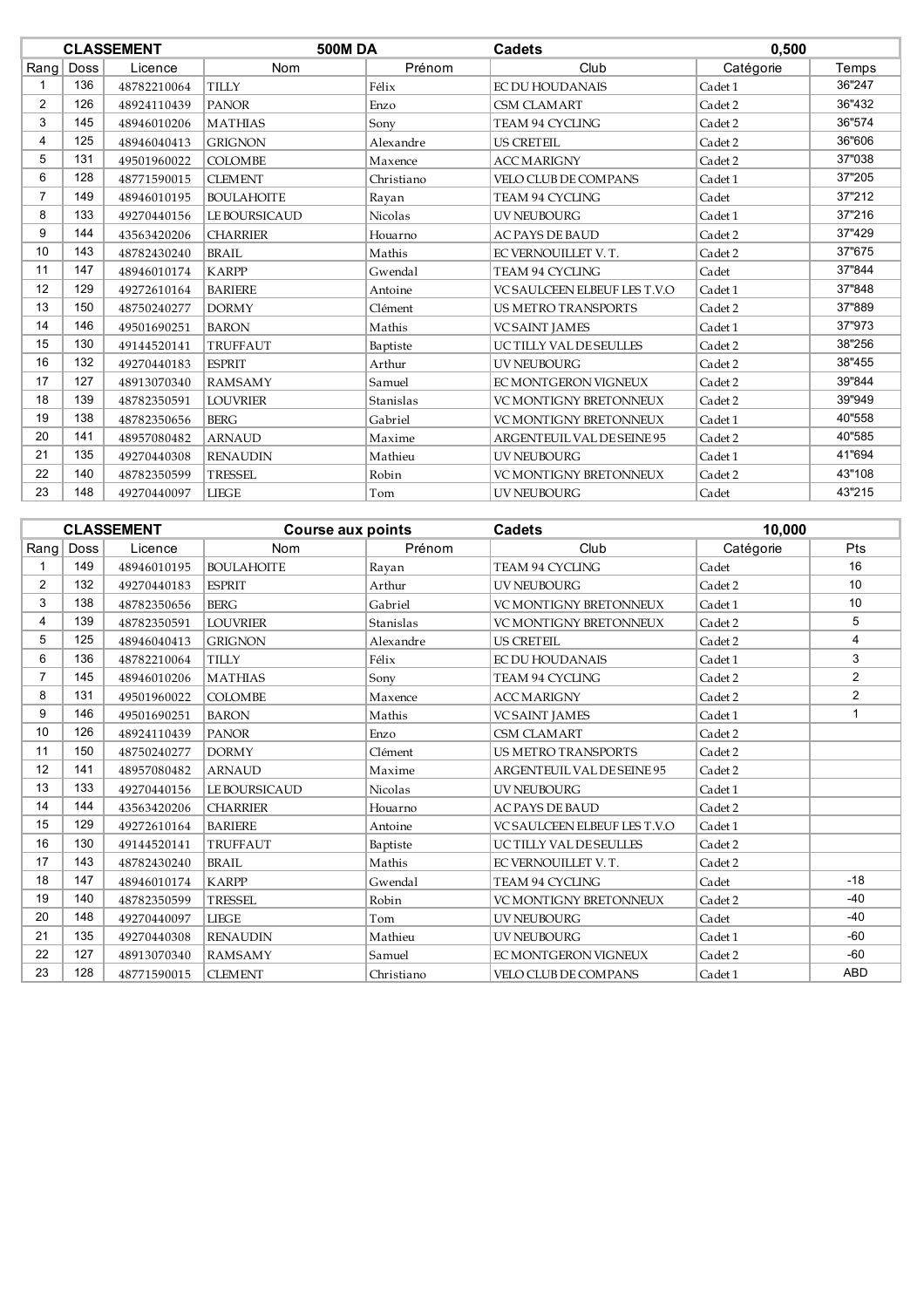|                |             | <b>CLASSEMENT</b> | Omnium            |            | <b>Cadets</b>                 |           | km         |  |
|----------------|-------------|-------------------|-------------------|------------|-------------------------------|-----------|------------|--|
| Rang           | <b>Doss</b> | Licence           | Nom               | Prénom     | Club                          | Catégorie | Pts/Temps  |  |
|                | 125         | 48946040413       | <b>GRIGNON</b>    | Alexandre  | <b>US CRETEIL</b>             | Cadet 2   | 74         |  |
| $\overline{2}$ | 126         | 48924110439       | <b>PANOR</b>      | Enzo       | <b>CSM CLAMART</b>            | Cadet 2   | 72         |  |
| 3              | 131         | 49501960022       | <b>COLOMBE</b>    | Maxence    | <b>ACC MARIGNY</b>            | Cadet 2   | 70         |  |
| 4              | 145         | 48946010206       | <b>MATHIAS</b>    | Sony       | <b>TEAM 94 CYCLING</b>        | Cadet 2   | 68         |  |
| 5              | 149         | 48946010195       | <b>BOULAHOITE</b> | Rayan      | <b>TEAM 94 CYCLING</b>        | Cadet     | 66         |  |
| 6              | 136         | 48782210064       | <b>TILLY</b>      | Félix      | EC DU HOUDANAIS               | Cadet 1   | 63         |  |
| 7              | 143         | 48782430240       | <b>BRAIL</b>      | Mathis     | EC VERNOUILLET V.T.           | Cadet 2   | 52         |  |
| 8              | 130         | 49144520141       | TRUFFAUT          | Baptiste   | <b>UCTILLY VAL DESEULLES</b>  | Cadet 2   | 50         |  |
| 9              | 144         | 43563420206       | <b>CHARRIER</b>   | Houarno    | <b>AC PAYS DE BAUD</b>        | Cadet 2   | 48         |  |
| 10             | 129         | 49272610164       | <b>BARIERE</b>    | Antoine    | VC SAULCEEN ELBEUF LES T.V.O  | Cadet 1   | 44         |  |
| 11             | 138         | 48782350656       | <b>BERG</b>       | Gabriel    | <b>VC MONTIGNY BRETONNEUX</b> | Cadet 1   | 36         |  |
| 12             | 146         | 49501690251       | <b>BARON</b>      | Mathis     | VCSAINT JAMES                 | Cadet 1   | 33         |  |
| 13             | 133         | 49270440156       | LE BOURSICAUD     | Nicolas    | <b>UV NEUBOURG</b>            | Cadet 1   | 27         |  |
| 14             | 139         | 48782350591       | <b>LOUVRIER</b>   | Stanislas  | <b>VC MONTIGNY BRETONNEUX</b> | Cadet 2   | 27         |  |
| 15             | 150         | 48750240277       | <b>DORMY</b>      | Clément    | <b>US METRO TRANSPORTS</b>    | Cadet 2   | 24         |  |
| 16             | 132         | 49270440183       | <b>FSPRIT</b>     | Arthur     | <b>UV NEUBOURG</b>            | Cadet 2   | 22         |  |
| 17             | 147         | 48946010174       | <b>KARPP</b>      | Gwendal    | TEAM 94 CYCLING               | Cadet     | 16         |  |
| 18             | 141         | 48957080482       | <b>ARNAUD</b>     | Maxime     | ARGENTEUIL VAL DE SEINE 95    | Cadet 2   | 8          |  |
| 19             | 140         | 48782350599       | <b>TRESSEL</b>    | Robin      | VC MONTIGNY BRETONNEUX        | Cadet 2   | $-37$      |  |
| 20             | 148         | 49270440097       | <b>LIEGE</b>      | Tom        | <b>UV NEUBOURG</b>            | Cadet     | $-38$      |  |
| 21             | 135         | 49270440308       | <b>RENAUDIN</b>   | Mathieu    | <b>UV NEUBOURG</b>            | Cadet 1   | $-38$      |  |
| 22             | 127         | 48913070340       | <b>RAMSAMY</b>    | Samuel     | EC MONTGERON VIGNEUX          | Cadet 2   | -48        |  |
| 23             | 128         | 48771590015       | <b>CLEMENT</b>    | Christiano | <b>VELO CLUB DE COMPANS</b>   | Cadet 1   | <b>DNF</b> |  |

|                | <b>CLASSEMENT</b> |             | <b>Scratch Qualification</b> |               | Pass'Cyclisme 1S           | 7,500 km       |           |
|----------------|-------------------|-------------|------------------------------|---------------|----------------------------|----------------|-----------|
|                | Rang Doss         | Licence     | <b>Nom</b>                   | Prénom        | Club                       | Catégorie      | Pts/Temps |
|                | 56                | 48750160064 | <b>MARTIGNOLE</b>            | Eric          | PARIS CYCLISTE OLYMPIOUE   | D1             |           |
| $\overline{2}$ | 57                | 48913110181 | LAUR                         | Christophe    | <b>VC ET AMPES</b>         | D1             |           |
| 3              | 67                | 48935330203 | <b>MUSELET</b>               | <b>Julien</b> | <b>ES STAINS-CYCLISME</b>  | D <sub>1</sub> |           |
| 4              | 65                | 48935330010 | LIGER                        | Laurent       | ES STAINS-CYCLISME         | D <sub>1</sub> |           |
| 5              | 69                | 48782280295 | <b>ALLAIN</b>                | Benoît        | US MAULE CYCLISME          | D <sub>1</sub> |           |
| 6              | 63                | 48924150226 | <b>LUTAI</b>                 | Etienne       | COURBEVOIE SPORTS CYCLISME | D2             |           |
|                | 71                | 48771140035 | FAHY                         | Cyril         | <b>IS FERTE GAUCHER</b>    | D2             |           |
| 8              | 51                | 48782160099 | <b>ADRIEN</b>                | Jean Paul     | EC VELIZY 78               | D <sub>3</sub> |           |
| 9              | 60                | 48924200108 | DA CRUZ                      | Aderito       | CSM VILLENEUVE LA GARENNE  | D <sub>3</sub> |           |
| 10             | 53                | 48782160102 | MICHAELI                     | Andre         | EC VELIZY 78               | D <sub>3</sub> |           |
| 11             | 50                | 48924110046 | <b>SEMPASTOUS</b>            | Olivier       | <b>CSM CLAMART</b>         | D2             |           |
| 12             | 75                | 48913240007 | <b>LEFRANCOIS</b>            | Guillaume     | <b>CCSACLAY</b>            | D2             |           |
| 13             | 62                | 48924200211 | <b>MOYNET</b>                | Christophe    | CSM VILLENEUVE LA GARENNE  | D <sub>4</sub> |           |

|      |      | <b>CLASSEMENT</b> | <b>Scratch Qualification</b> |             | Pass'Cyclisme 2S              | 7.500          |           |
|------|------|-------------------|------------------------------|-------------|-------------------------------|----------------|-----------|
| Rang | Doss | Licence           | <b>Nom</b>                   | Prénom      | Club                          | Catégorie      | Pts/Temps |
|      | 66   | 48935330193       | <b>MENARD</b>                | Frédéric    | <b>ES STAINS-CYCLISME</b>     | D1             |           |
| 2    | 55   | 48782120143       | <b>COSTE</b>                 | Frederic    | TEAM CHATOU CYCLISME          | D2             |           |
| 3    | 77   | 48788000169       | DAVID                        | Laurent     |                               | D <sub>3</sub> |           |
| 4    | 59   | 48782250014       | <b>AUVRAY</b>                | Ghislain    | CO BOIS D'ARCY                | D1             |           |
| 5    | 58   | 47020690046       | <b>TANION</b>                | Bruno       | <b>EC VALLEE DE L'AISNE</b>   | D2             |           |
| 6    | 54   | 48782160065       | <b>RIET</b>                  | Jean Claude | <b>EC VELIZY 78</b>           | D2             |           |
|      | 74   | 48771050092       | <b>BINET</b>                 | Cyril       | MELUN CYCL. ORGANISATION      | D2             |           |
| 8    | 73   | 48782350590       | <b>MENDES</b>                | Dominique   | <b>VC MONTIGNY BRETONNEUX</b> | D2             |           |
| 9    | 72   | 48935230035       | <b>BOIRE</b>                 | Freddy      | <b>EC NOISEENNE</b>           | D1             |           |
| 10   | 64   | 48957100157       | <b>AUTHOUART</b>             | Frédéric    | <b>AC VAL D'OISE</b>          | D2             |           |
| 11   | 70   | 48782280102       | <b>PLIGERSDORFFER</b>        | Patrick     | US MAULE CYCLISME             | D1             |           |
| 12   | 61   | 48924200228       | <b>DESANCTIS</b>             | Luciano     | CSM VILLENEUVE LA GARENNE     | D <sub>3</sub> |           |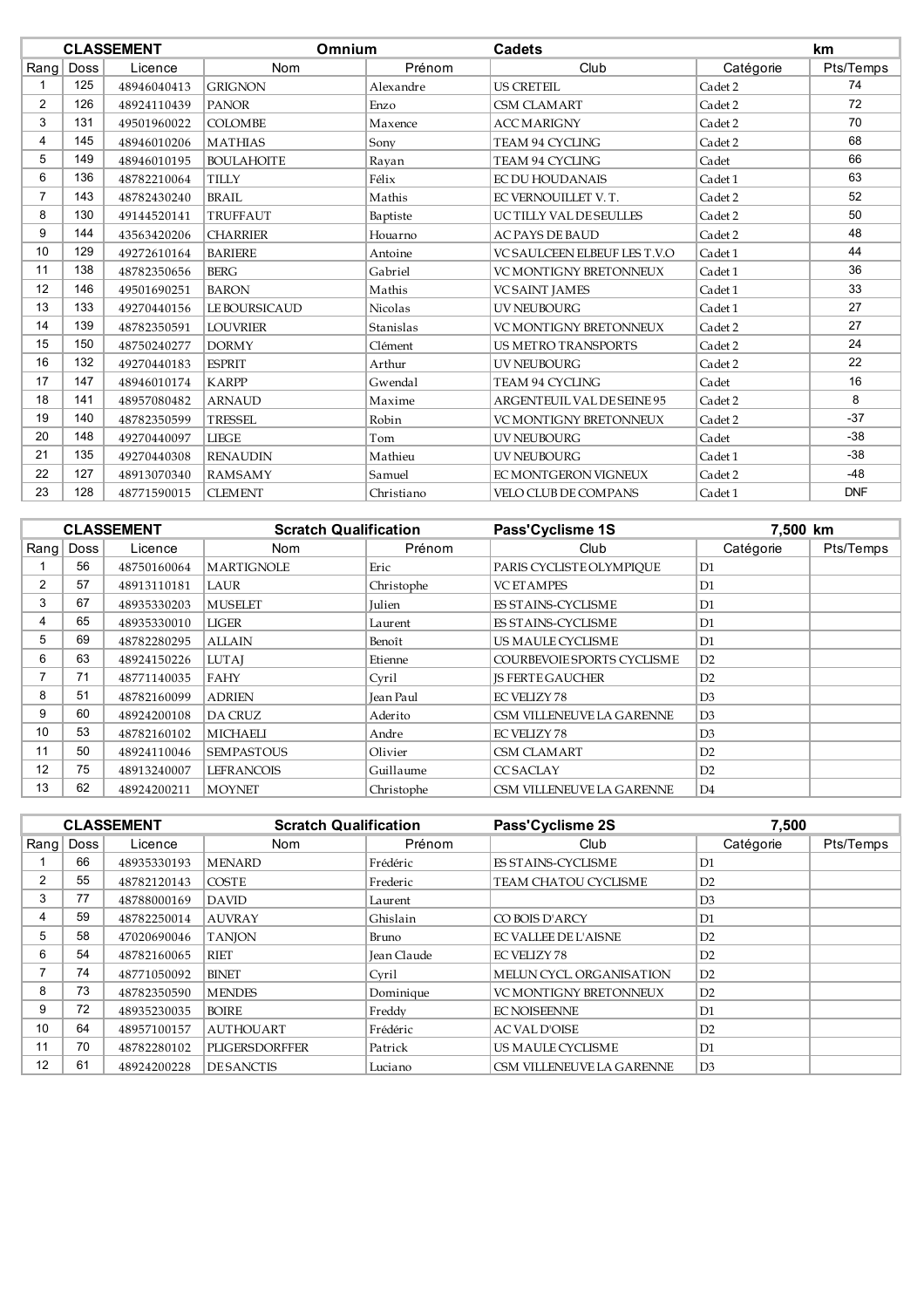|                | <b>CLASSEMENT</b> |             |                   | <b>Elimination</b> |                             | Pass'Cyclisme  |           |
|----------------|-------------------|-------------|-------------------|--------------------|-----------------------------|----------------|-----------|
| Rang           | Doss              | Licence     | <b>Nom</b>        | Prénom             | Club                        | Catégorie      | Pts/Temps |
|                | 67                | 48935330203 | <b>MUSELET</b>    | Julien             | ES STAINS-CYCLISME          | D1             |           |
| $\overline{2}$ | 66                | 48935330193 | <b>MENARD</b>     | Frédéric           | <b>ES STAINS-CYCLISME</b>   | D <sub>1</sub> |           |
| 3              | 57                | 48913110181 | <b>LAUR</b>       | Christophe         | <b>VC ETAMPES</b>           | D <sub>1</sub> |           |
| 4              | 55                | 48782120143 | <b>COSTE</b>      | Frederic           | TEAM CHATOU CYCLISME        | D2             |           |
| 5              | 77                | 48788000169 | <b>DAVID</b>      | Laurent            |                             | D <sub>3</sub> |           |
| 6              | 56                | 48750160064 | <b>MARTIGNOLE</b> | Eric               | PARIS CYCLISTE OLYMPIQUE    | D1             |           |
| $\overline{7}$ | 65                | 48935330010 | <b>LIGER</b>      | Laurent            | <b>ES STAINS-CYCLISME</b>   | D1             |           |
| 8              | 58                | 47020690046 | <b>TANJON</b>     | Bruno              | <b>EC VALLEE DE L'AISNE</b> | D2             |           |
| 9              | 69                | 48782280295 | <b>ALLAIN</b>     | Benoît             | US MAULE CYCLISME           | D1             |           |
| 10             | 60                | 48924200108 | <b>DA CRUZ</b>    | Aderito            | CSM VILLENEUVE LA GARENNE   | D3             |           |
| 11             | 54                | 48782160065 | <b>RIET</b>       | Jean Claude        | <b>EC VELIZY 78</b>         | D2             |           |
| 12             | 72                | 48935230035 | <b>BOIRE</b>      | Freddy             | <b>EC NOISEENNE</b>         | D <sub>1</sub> |           |
| 13             | 70                | 48782280102 | PLIGERSDORFFER    | Patrick            | US MAULE CYCLISME           | D <sub>1</sub> |           |
| 14             | 73                | 48782350590 | <b>MENDES</b>     | Dominique          | VC MONTIGNY BRETONNEUX      | D2             |           |
| 15             | 64                | 48957100157 | <b>AUTHOUART</b>  | Frédéric           | <b>AC VAL D'OISE</b>        | D2             |           |
| 16             | 53                | 48782160102 | <b>MICHAELI</b>   | Andre              | <b>EC VELIZY 78</b>         | D <sub>3</sub> |           |
| 17             | 71                | 48771140035 | FAHY              | Cvril              | <b>IS FERTE GAUCHER</b>     | D2             |           |
| 18             | 74                | 48771050092 | <b>BINET</b>      | Cvril              | MELUN CYCL. ORGANISATION    | D2             |           |
| 19             | 51                | 48782160099 | <b>ADRIEN</b>     | Jean Paul          | <b>EC VELIZY 78</b>         | D3             |           |
| 20             | 63                | 48924150226 | <b>LUTAJ</b>      | Etienne            | COURBEVOIE SPORTS CYCLISME  | D2             |           |
| 21             | 59                | 48782250014 | <b>AUVRAY</b>     | Ghislain           | CO BOIS D'ARCY              | D1             |           |
| 22             | 61                | 48924200228 | <b>DESANCTIS</b>  | Luciano            | CSM VILLENEUVE LA GARENNE   | D <sub>3</sub> |           |
| 23             | 50                | 48924110046 | <b>SEMPASTOUS</b> | Olivier            | <b>CSM CLAMART</b>          | D2             |           |
| 24             | 75                | 48913240007 | <b>LEFRANCOIS</b> | Guillaume          | <b>CCSACLAY</b>             | D2             |           |

|                |      | <b>CLASSEMENT</b> | Course aux points |               | Pass'Cyclisme                 | 12,500 km      |                |
|----------------|------|-------------------|-------------------|---------------|-------------------------------|----------------|----------------|
| Rang           | Doss | Licence           | <b>Nom</b>        | Prénom        | Club                          | Catégorie      | Pts            |
|                | 56   | 48750160064       | <b>MARTIGNOLE</b> | Eric          | PARIS CYCLISTE OLYMPIQUE      | D <sub>1</sub> | 21             |
| $\overline{2}$ | 55   | 48782120143       | COSTE             | Frederic      | TEAM CHATOU CYCLISME          | D2             | 18             |
| 3              | 57   | 48913110181       | LAUR              | Christophe    | <b>VC ET AMPES</b>            | D <sub>1</sub> | 11             |
| 4              | 67   | 48935330203       | <b>MUSELET</b>    | <b>Julien</b> | ES STAINS-CYCLISME            | D <sub>1</sub> | 4              |
| 5              | 66   | 48935330193       | <b>MENARD</b>     | Frédéric      | <b>ES STAINS-CYCLISME</b>     | D <sub>1</sub> | 4              |
| 6              | 64   | 48957100157       | <b>AUTHOUART</b>  | Frédéric      | <b>AC VAL D'OISE</b>          | D2             | 3              |
| $\overline{7}$ | 69   | 48782280295       | <b>ALLAIN</b>     | Benoît        | US MAULE CYCLISME             | D <sub>1</sub> | $\overline{2}$ |
| 8              | 65   | 48935330010       | <b>LIGER</b>      | Laurent       | ES STAINS-CYCLISME            | D <sub>1</sub> | $\overline{2}$ |
| 9              | 77   | 48788000169       | <b>DAVID</b>      | Laurent       |                               | D <sub>3</sub> |                |
| 10             | 70   | 48782280102       | PLIGERSDORFFER    | Patrick       | US MAULE CYCLISME             | D <sub>1</sub> |                |
| 11             | 54   | 48782160065       | <b>RIET</b>       | Jean Claude   | <b>EC VELIZY 78</b>           | D2             |                |
| 12             | 58   | 47020690046       | <b>TANJON</b>     | Bruno         | <b>EC VALLEE DE L'AISNE</b>   | D2             |                |
| 13             | 72   | 48935230035       | <b>BOIRE</b>      | Freddy        | <b>EC NOISEENNE</b>           | D <sub>1</sub> |                |
| 14             | 71   | 48771140035       | FAHY              | Cyril         | <b>IS FERTE GAUCHER</b>       | D2             | $-20$          |
| 15             | 74   | 48771050092       | <b>BINET</b>      | Cvril         | MELUN CYCL. ORGANISATION      | D2             | $-20$          |
| 16             | 53   | 48782160102       | <b>MICHAELI</b>   | Andre         | <b>EC VELIZY 78</b>           | D <sub>3</sub> | $-20$          |
| 17             | 63   | 48924150226       | <b>LUTAJ</b>      | Etienne       | COURBEVOIE SPORTS CYCLISME    | D2             | $-39$          |
| 18             | 51   | 48782160099       | <b>ADRIEN</b>     | Jean Paul     | <b>EC VELIZY 78</b>           | D <sub>3</sub> | $-40$          |
| 19             | 50   | 48924110046       | <b>SEMPASTOUS</b> | Olivier       | <b>CSM CLAMART</b>            | D2             | $-40$          |
| 20             | 73   | 48782350590       | <b>MENDES</b>     | Dominique     | <b>VC MONTIGNY BRETONNEUX</b> | D2             | $-40$          |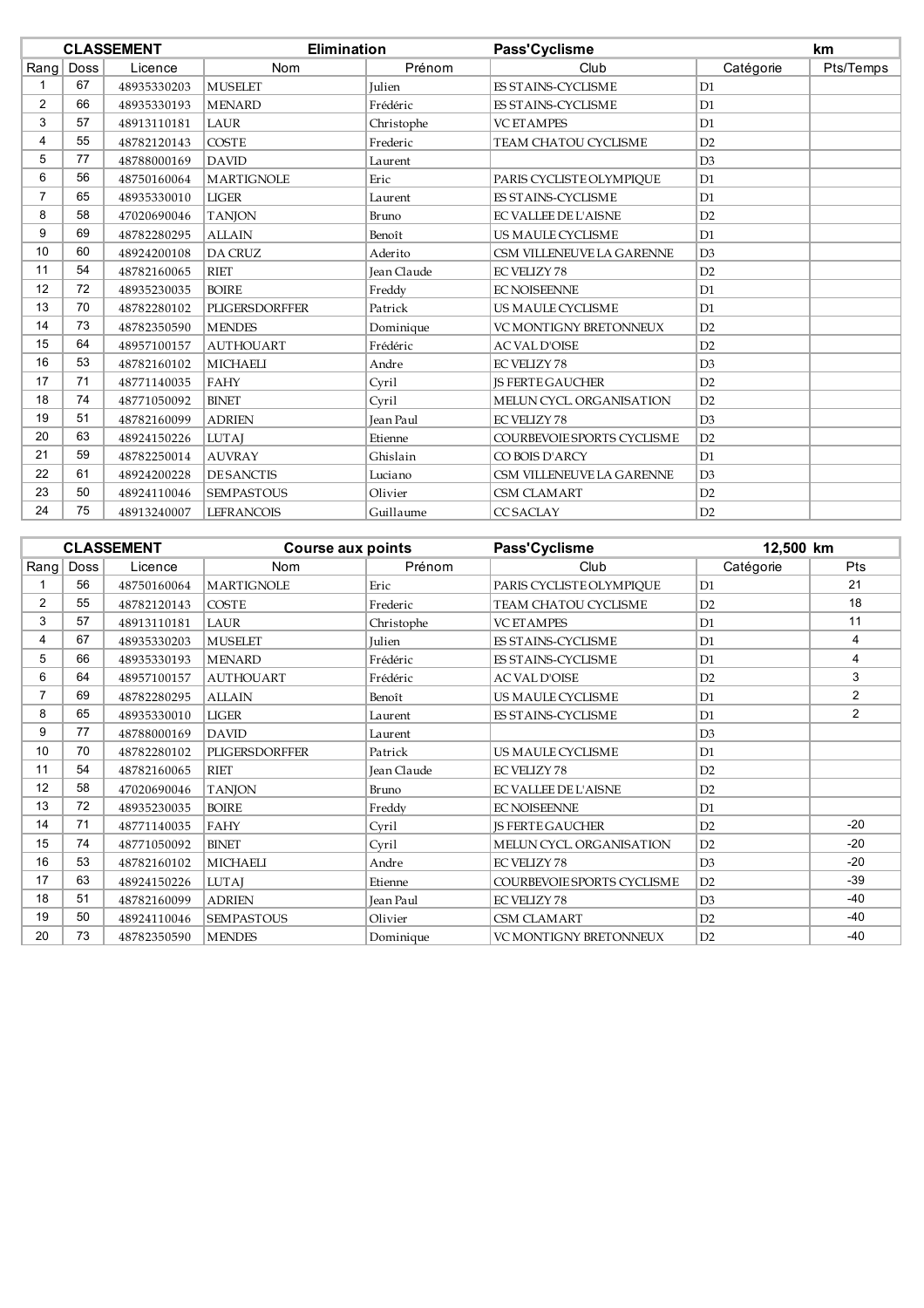|                | <b>CLASSEMENT</b> |             | <b>Omnium</b>         |             | Pass'Cyclisme               |                | km        |
|----------------|-------------------|-------------|-----------------------|-------------|-----------------------------|----------------|-----------|
| $R$ ang        | Doss              | Licence     | Nom                   | Prénom      | Club                        | Catégorie      | Pts/Temps |
|                | 55                | 48782120143 | <b>COSTE</b>          | Frederic    | TEAM CHATOU CYCLISME        | D2             | 52        |
| $\overline{2}$ | 56                | 48750160064 | <b>MARTIGNOLE</b>     | Eric        | PARIS CYCLISTE OLYMPIQUE    | D <sub>1</sub> | 51        |
| 3              | 57                | 48913110181 | LAUR                  | Christophe  | <b>VC ET AMPES</b>          | D <sub>1</sub> | 47        |
| 4              | 67                | 48935330203 | <b>MUSELET</b>        | Julien      | ES STAINS-CYCLISME          | D <sub>1</sub> | 44        |
| 5              | 66                | 48935330193 | <b>MENARD</b>         | Frédéric    | ES STAINS-CYCLISME          | D <sub>1</sub> | 42        |
| 6              | 77                | 48788000169 | <b>DAVID</b>          | Laurent     |                             | D <sub>3</sub> | 32        |
| $\overline{7}$ | 65                | 48935330010 | <b>LIGER</b>          | Laurent     | ES STAINS-CYCLISME          | D <sub>1</sub> | 30        |
| 8              | 69                | 48782280295 | <b>ALLAIN</b>         | Benoît      | US MAULE CYCLISME           | D <sub>1</sub> | 26        |
| 9              | 58                | 47020690046 | <b>TANJON</b>         | Bruno       | <b>EC VALLEE DE L'AISNE</b> | D <sub>2</sub> | 26        |
| 10             | 54                | 48782160065 | <b>RIET</b>           | Jean Claude | <b>EC VELIZY 78</b>         | D2             | 20        |
| 11             | 72                | 48935230035 | <b>BOIRE</b>          | Freddy      | <b>EC NOISEENNE</b>         | D <sub>1</sub> | 18        |
| 12             | 70                | 48782280102 | <b>PLIGERSDORFFER</b> | Patrick     | US MAULE CYCLISME           | D <sub>1</sub> | 16        |
| 13             | 64                | 48957100157 | <b>AUTHOUART</b>      | Frédéric    | <b>AC VAL D'OISE</b>        | D2             | 15        |
| 14             | 53                | 48782160102 | <b>MICHAELI</b>       | Andre       | <b>EC VELIZY 78</b>         | D <sub>3</sub> |           |
| 15             | 71                | 48771140035 | FAHY                  | Cvril       | <b>IS FERTE GAUCHER</b>     | D2             |           |
| 16             | 74                | 48771050092 | <b>BINET</b>          | Cyril       | MELUN CYCL. ORGANISATION    | D2             |           |
| 17             | 63                | 48924150226 | <b>LUTAJ</b>          | Etienne     | COURBEVOIE SPORTS CYCLISME  | D2             |           |
| 18             | 51                | 48782160099 | <b>ADRIEN</b>         | Jean Paul   | <b>EC VELIZY 78</b>         | D3             |           |
| 19             | 50                | 48924110046 | <b>SEMPASTOUS</b>     | Olivier     | <b>CSM CLAMART</b>          | D2             |           |
| 20             | 73                | 48782350590 | <b>MENDES</b>         | Dominique   | VC MONTIGNY BRETONNEUX      | D2             |           |

|                | <b>CLASSEMENT</b> |             | <b>500MDA</b>    |            | <b>F.Juniors séniors</b>                | 0,500 km       |           |
|----------------|-------------------|-------------|------------------|------------|-----------------------------------------|----------------|-----------|
| Rang           | Doss              | Licence     | <b>Nom</b>       | Prénom     | Club                                    | Catégorie      | Pts/Temps |
|                | 101               | 48750310009 | <b>BRUNET</b>    | Marie      | <b>SPRINTEUR CLUB FEMININ</b>           | 2ème Catégorie | 37"819    |
| $\overline{2}$ | 123               | 52850640678 | <b>LALLEMANT</b> | Lara       | LA ROCHE SUR YON VENDEE CYCLI Cadette 2 |                | 38"239    |
| 3              | 118               | 48935050577 | <b>TESSIER</b>   | Océane     | <b>CM AUBERVILLIERS 93</b>              | 2ème Catégorie | 39"054    |
| 4              | 111               | 48924200224 | <b>DOLEZ</b>     | Lou        | CSM VILLENEUVE LA GARENNE               | Junior 1       | 39"450    |
| 5              | 105               | 48750310023 | <b>MARCHAND</b>  | Constance  | SPRINTEUR CLUB FEMININ                  | 3ème Catégorie | 39"840    |
| 6              | 121               | 60970050466 | <b>RANDAL</b>    | Rachel     | <b>US CRETEIL</b>                       | 1ère Catégorie | 40"591    |
| 7              | 114               | 48935050611 | <b>DA CRUZ</b>   | Laura      | <b>CM AUBERVILLIERS 93</b>              | 1ère Catégorie | 41"617    |
| 8              | 107               | 48750310021 | <b>SILVA</b>     | Morgane    | <b>SPRINTEUR CLUB FEMININ</b>           | Junior 2       | 42"114    |
| 9              | 106               | 48750310012 | <b>POMARES</b>   | Cindy      | SPRINTEUR CLUB FEMININ                  | 3ème Catégorie | 42"688    |
| 10             | 104               | 48750310004 | <b>LACLARE</b>   | Amandine   | <b>SPRINTEUR CLUB FEMININ</b>           | Junior 2       | 42"837    |
| 11             | 109               | 47020690105 | <b>BRUN</b>      | Emeline    | <b>EC VALLEE DE L'AISNE</b>             | D1             | 42"899    |
| 12             | 110               | 46100080391 | FAHY             | Camille    | <b>U.V.C.A TROYES</b>                   | Junior 1       | 43"371    |
| 13             | 108               | 47600560010 | <b>DUPONT</b>    | Emmanuelle | SPRINTER CLUB DE ROCHY CONDE            | 3ème Catégorie | 44"086    |
| 14             | 112               | 48924200130 | <b>MOYNET</b>    | Carole     | CSM VILLENEUVE LA GARENNE               | D1             | 44"370    |
| 15             | 102               | 48750310022 | <b>FOUOUET</b>   | Florine    | SPRINTEUR CLUB FEMININ                  | 3ème Catégorie | 47"903    |

|                |      | <b>CLASSEMENT</b> | <b>Scratch</b>   |            | <b>F.Juniors séniors</b>                    | 7,500          |           |
|----------------|------|-------------------|------------------|------------|---------------------------------------------|----------------|-----------|
| Rang           | Doss | Licence           | <b>Nom</b>       | Prénom     | Club                                        | Catégorie      | Pts/Temps |
|                | 101  | 48750310009       | <b>BRUNET</b>    | Marie      | <b>SPRINTEUR CLUB FEMININ</b>               | 2ème Catégorie |           |
| $\overline{2}$ | 118  | 48935050577       | <b>TESSIER</b>   | Océane     | <b>CM AUBERVILLIERS 93</b>                  | 2ème Catégorie |           |
| 3              | 114  | 48935050611       | <b>DA CRUZ</b>   | Laura      | <b>CM AUBERVILLIERS 93</b>                  | 1ère Catégorie |           |
| 4              | 111  | 48924200224       | <b>DOLEZ</b>     | Lou        | CSM VILLENEUVE LA GARENNE                   | Junior 1       |           |
| 5              | 106  | 48750310012       | <b>POMARES</b>   | Cindy      | SPRINTEUR CLUB FEMININ                      | 3ème Catégorie |           |
| 6              | 108  | 47600560010       | <b>DUPONT</b>    | Emmanuelle | SPRINTER CLUB DE ROCHY CONDE 3ème Catégorie |                |           |
|                | 104  | 48750310004       | LACLARE          | Amandine   | <b>SPRINTEUR CLUB FEMININ</b>               | Junior 2       |           |
| 8              | 123  | 52850640678       | <b>LALLEMANT</b> | Lara       | LA ROCHE SUR YON VENDEE CYCLI Cadette 2     |                |           |
| 9              | 105  | 48750310023       | <b>MARCHAND</b>  | Constance  | SPRINTEUR CLUB FEMININ                      | 3ème Catégorie |           |
| 10             | 110  | 46100080391       | FAHY             | Camille    | <b>U.V.C.A TROYES</b>                       | Junior 1       |           |
| 11             | 109  | 47020690105       | <b>BRUN</b>      | Emeline    | <b>EC VALLEE DE L'AISNE</b>                 | D <sub>1</sub> |           |
| 12             | 112  | 48924200130       | <b>MOYNET</b>    | Carole     | CSM VILLENEUVE LA GARENNE                   | D1             |           |
| 13             | 102  | 48750310022       | <b>FOUQUET</b>   | Florine    | SPRINTEUR CLUB FEMININ                      | 3ème Catégorie |           |
| 14             | 107  | 48750310021       | <b>SILVA</b>     | Morgane    | <b>SPRINTEUR CLUB FEMININ</b>               | Junior 2       |           |
| 15             | 121  | 60970050466       | <b>RANDAL</b>    | Rachel     | <b>US CRETEIL</b>                           | 1ère Catégorie |           |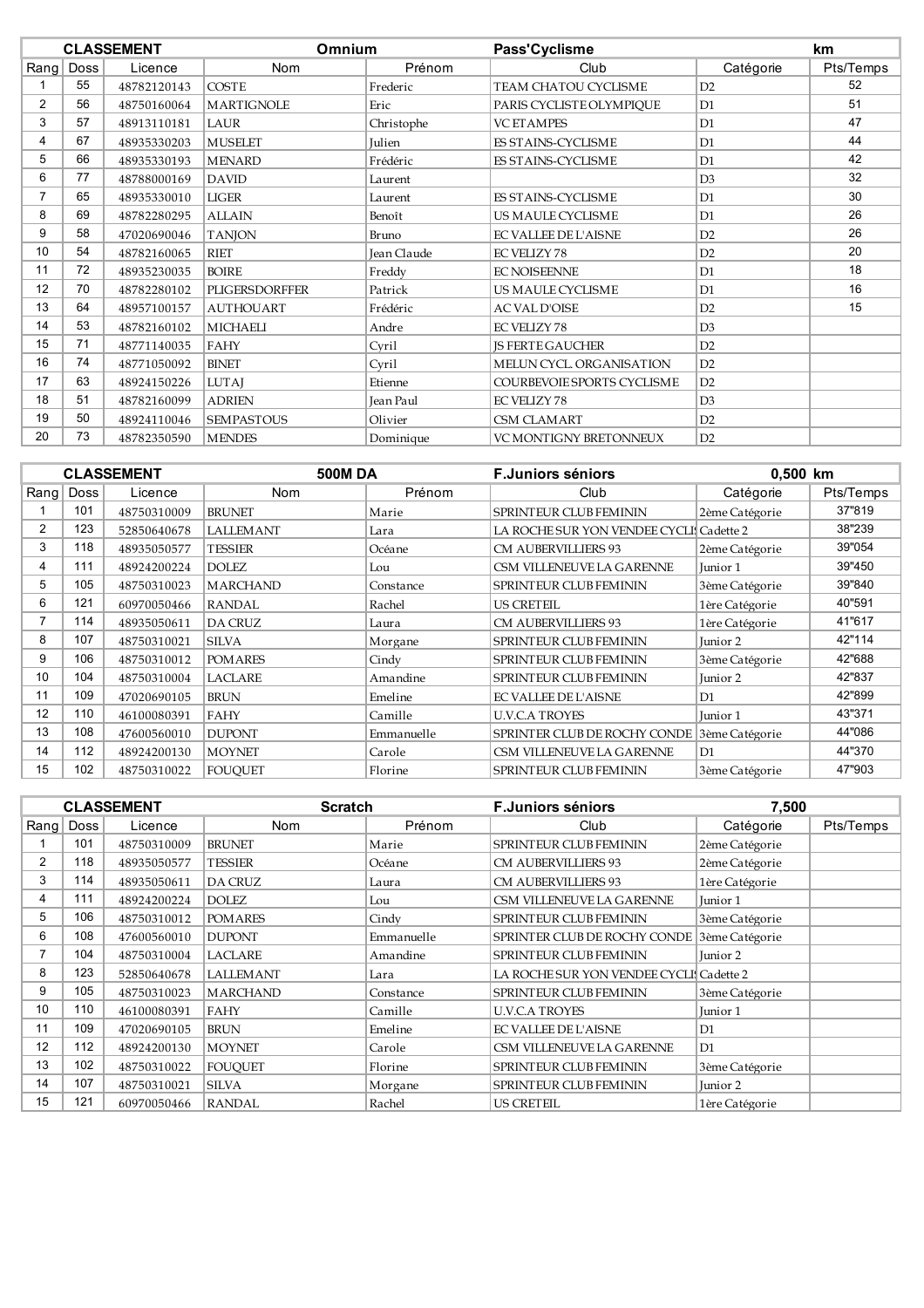|                | <b>CLASSEMENT</b> |             | <b>Course aux points</b> |            | <b>F.Juniors séniors</b>                    | 15,000         |            |
|----------------|-------------------|-------------|--------------------------|------------|---------------------------------------------|----------------|------------|
| Rang           | <b>Doss</b>       | Licence     | Nom                      | Prénom     | Club                                        | Catégorie      | <b>Pts</b> |
|                | 106               | 48750310012 | <b>POMARES</b>           | Cindy      | <b>SPRINTEUR CLUB FEMININ</b>               | 3ème Catégorie | 27         |
| $\overline{2}$ | 114               | 48935050611 | DA CRUZ                  | Laura      | <b>CM AUBERVILLIERS 93</b>                  | 1ère Catégorie | 24         |
| 3              | 101               | 48750310009 | <b>BRUNET</b>            | Marie      | SPRINTEUR CLUB FEMININ                      | 2ème Catégorie | 18         |
| 4              | 118               | 48935050577 | <b>TESSIER</b>           | Océane     | <b>CM AUBERVILLIERS 93</b>                  | 2ème Catégorie |            |
| 5              | 123               | 52850640678 | <b>LALLEMANT</b>         | Lara       | LA ROCHE SUR YON VENDEE CYCLI Cadette 2     |                |            |
| 6              | 108               | 47600560010 | <b>DUPONT</b>            | Emmanuelle | SPRINTER CLUB DE ROCHY CONDE 3ème Catégorie |                | 4          |
| 7              | 110               | 46100080391 | FAHY                     | Camille    | <b>U.V.C.A TROYES</b>                       | Junior 1       |            |
| 8              | 111               | 48924200224 | <b>DOLEZ</b>             | Lou        | CSM VILLENEUVE LA GARENNE                   | Junior 1       | $-18$      |
| 9              | 104               | 48750310004 | <b>LACLARE</b>           | Amandine   | SPRINTEUR CLUB FEMININ                      | Junior 2       | $-20$      |
| 10             | 105               | 48750310023 | <b>MARCHAND</b>          | Constance  | <b>SPRINTEUR CLUB FEMININ</b>               | 3ème Catégorie | $-37$      |
| 11             | 112               | 48924200130 | <b>MOYNET</b>            | Carole     | CSM VILLENEUVE LA GARENNE                   | D1             | $-60$      |
| 12             | 109               | 47020690105 | <b>BRUN</b>              | Emeline    | <b>EC VALLEE DE L'AISNE</b>                 | D1             | $-80$      |
| 13             | 121               | 60970050466 | <b>RANDAL</b>            | Rachel     | <b>US CRETEIL</b>                           | 1ère Catégorie | $-80$      |
| 14             | 107               | 48750310021 | <b>SILVA</b>             | Morgane    | SPRINTEUR CLUB FEMININ                      | Junior 2       | $-80$      |
| 15             | 102               | 48750310022 | <b>FOUOUET</b>           | Florine    | <b>SPRINTEUR CLUB FEMININ</b>               | 3ème Catégorie | <b>DNS</b> |

|    | <b>CLASSEMENT</b> |             |                  | Omnium     | <b>F.Juniors séniors</b>                    |                |            |
|----|-------------------|-------------|------------------|------------|---------------------------------------------|----------------|------------|
|    | Rang Doss         | Licence     | Nom              | Prénom     | Club                                        | Catégorie      | <b>Pts</b> |
|    | 101               | 48750310009 | <b>BRUNET</b>    | Marie      | <b>SPRINTEUR CLUB FEMININ</b>               | 2ème Catégorie | 98         |
| 2  | 118               | 48935050577 | <b>TESSIER</b>   | Océane     | <b>CM AUBERVILLIERS 93</b>                  | 2ème Catégorie | 88         |
| 3  | 114               | 48935050611 | <b>DA CRUZ</b>   | Laura      | <b>CM AUBERVILLIERS 93</b>                  | 1ère Catégorie | 88         |
| 4  | 106               | 48750310012 | <b>POMARES</b>   | Cindy      | <b>SPRINTEUR CLUB FEMININ</b>               | 3ème Catégorie | 83         |
| 5  | 123               | 52850640678 | <b>LALLEMANT</b> | Lara       | LA ROCHE SUR YON VENDEE CYCLI Cadette 2     |                | 71         |
| 6  | 108               | 47600560010 | <b>DUPONT</b>    | Emmanuelle | SPRINTER CLUB DE ROCHY CONDE 3ème Catégorie |                | 50         |
|    | 111               | 48924200224 | <b>DOLEZ</b>     | Lou        | CSM VILLENEUVE LA GARENNE                   | Junior 1       | 48         |
| 8  | 110               | 46100080391 | FAHY             | Camille    | <b>U.V.C.A TROYES</b>                       | Junior 1       | 40         |
| 9  | 104               | 48750310004 | <b>LACLARE</b>   | Amandine   | <b>SPRINTEUR CLUB FEMININ</b>               | Junior 2       | 30         |
| 10 | 105               | 48750310023 | <b>MARCHAND</b>  | Constance  | <b>SPRINTEUR CLUB FEMININ</b>               | 3ème Catégorie | 19         |
| 11 | 112               | 48924200130 | <b>MOYNET</b>    | Carole     | CSM VILLENEUVE LA GARENNE                   | D1             | $-28$      |
| 12 | 121               | 60970050466 | <b>RANDAL</b>    | Rachel     | <b>US CRETEIL</b>                           | 1ère Catégorie | $-38$      |
| 13 | 107               | 48750310021 | <b>SILVA</b>     | Morgane    | <b>SPRINTEUR CLUB FEMININ</b>               | Junior 2       | $-38$      |
| 14 | 109               | 47020690105 | <b>BRUN</b>      | Emeline    | <b>EC VALLEE DE L'AISNE</b>                 | D <sub>1</sub> | $-40$      |

|      |                | <b>CLASSEMENT</b> | <b>Scratch</b>   |           | 1,2,3 Séniors                              | 10,000         |           |
|------|----------------|-------------------|------------------|-----------|--------------------------------------------|----------------|-----------|
| Rang | <b>Doss</b>    | Licence           | <b>Nom</b>       | Prénom    | Club                                       | Catégorie      | Pts/Temps |
|      | 3              | 48750160427       | <b>DIDIER</b>    | Baptiste  | PARIS CYCLISTE OLYMPIQUE                   | 1ère Catégorie |           |
| 2    | 14             | 41730090114       | <b>VAUQUELIN</b> | Kévin     | CHAMBERY CYCLISME FORMATION 2ème Catégorie |                |           |
| 3    | 9              | 46100070333       | <b>CLERE</b>     | Emilien   | U.V.AUBE                                   | 1ère Catégorie |           |
| 4    | 16             | 49760230454       | <b>DUJARDIN</b>  | Julien    | USSA PAVILLY BARENTIN                      | 2ème Catégorie |           |
| 5    | 12             | 44280260277       | <b>HOFFMANN</b>  | Alexis    | <b>C'CHARTRES CYCLISME</b>                 | 1ère Catégorie |           |
| 6    | 5              | 48750160495       | <b>OLGUN</b>     | Serkan    | PARIS CYCLISTE OLYMPIOUE                   | 1ère Catégorie |           |
|      | 8              | 48957120397       | <b>SELLIER</b>   | Valentin  | OLYMPIQUE C.V.O.                           | 2ème Catégorie |           |
| 8    |                | 48913070029       | <b>CONTAL</b>    | Guillaume | EC MONTGERON VIGNEUX                       | 3ème Catégorie |           |
| 9    | 18             | 48957140134       | <b>TAHIR</b>     | Zinedine  | PARISIS A.C. 95                            | 2ème Catégorie |           |
| 10   | 4              | 48750160573       | <b>MAFFEIS</b>   | Dany      | PARIS CYCLISTE OLYMPIQUE                   | 1ère Catégorie |           |
| 11   | 19             | 48750160538       | <b>TCHAMBAZ</b>  | Lofti     | PARIS CYCLISTE OLYMPIQUE                   | 3ème Catégorie |           |
| 12   | 10             | 49144520205       | <b>MOULIN</b>    | Ouentin   | UCTILLY VAL DESEULLES                      | 3ème Catégorie |           |
| 13   | $\overline{2}$ | 48782160015       | <b>PEUVRIER</b>  | Olivier   | <b>EC VELIZY 78</b>                        | 3ème Catégorie |           |
| 14   | 6              | 48913070185       | <b>BERNERON</b>  | Maxime    | EC MONTGERON VIGNEUX                       | 2ème Catégorie |           |
| 15   | 13             | 48782350712       | <b>VENTURI</b>   | Gilles    | VC MONTIGNY BRETONNEUX                     | 3ème Catégorie |           |
| 16   | 11             | 48935050203       | <b>BARTH</b>     | Alexandre | <b>CM AUBERVILLIERS 93</b>                 | 3ème Catégorie |           |
| 17   | 15             | 48957080535       | <b>LUXEUIL</b>   | Quentin   | ARGENTEUIL VAL DE SEINE 95                 | 3ème Catégorie |           |
| 18   |                | 48782160105       | MAIA             | Miguel    | <b>EC VELIZY 78</b>                        | 3ème Catégorie |           |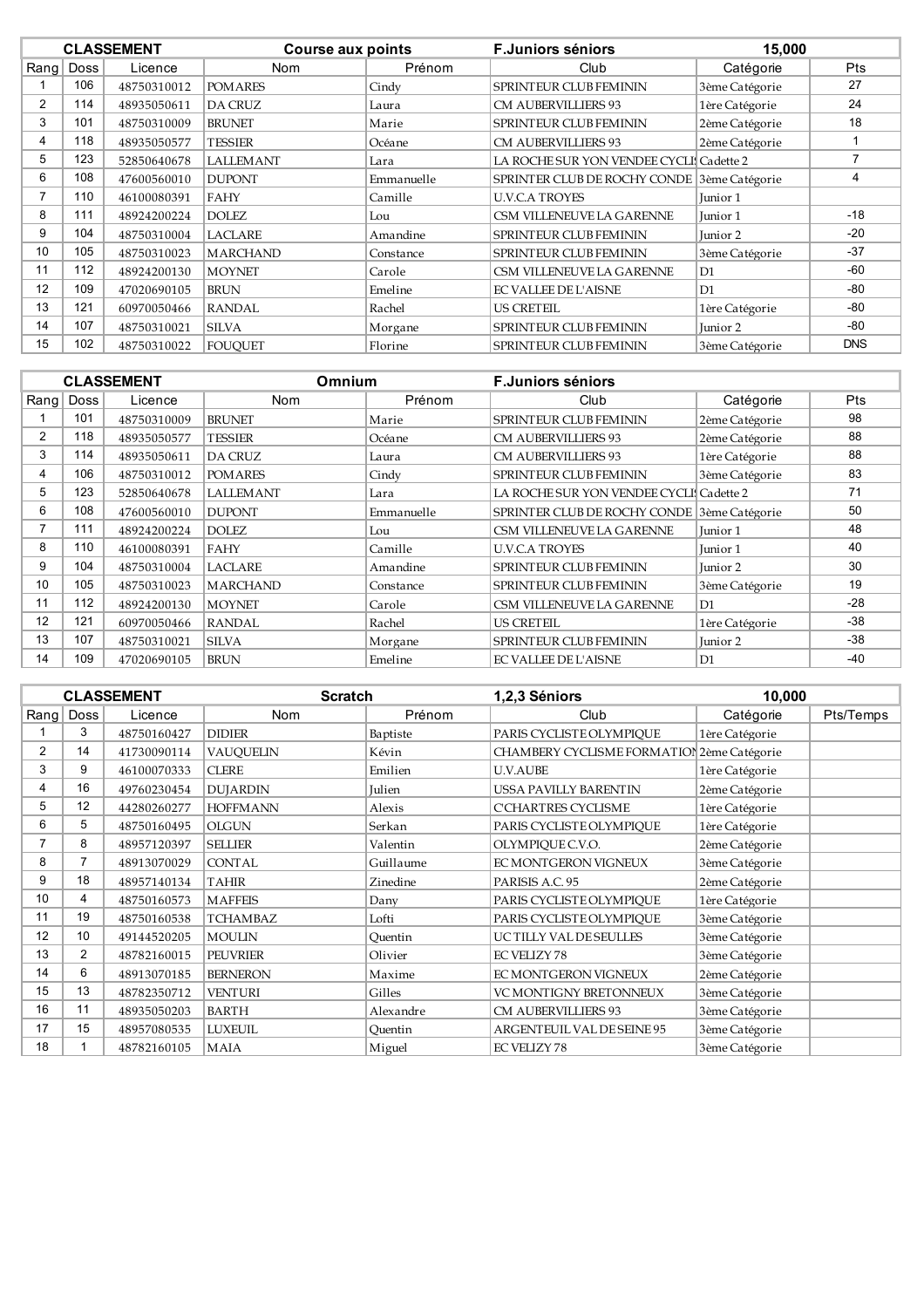|                |                | <b>CLASSEMENT</b> |                  | <b>Elimination</b><br>1,2,3 Séniors |                                            |                |           |
|----------------|----------------|-------------------|------------------|-------------------------------------|--------------------------------------------|----------------|-----------|
|                | Rang   Doss    | Licence           | <b>Nom</b>       | Prénom                              | Club                                       | Catégorie      | Pts/Temps |
|                | 4              | 48750160573       | <b>MAFFEIS</b>   | Dany                                | PARIS CYCLISTE OLYMPIQUE                   | 1ère Catégorie |           |
| $\overline{2}$ | 3              | 48750160427       | <b>DIDIER</b>    | Baptiste                            | PARIS CYCLISTE OLYMPIOUE                   | 1ère Catégorie |           |
| 3              | 16             | 49760230454       | <b>DUJARDIN</b>  | Julien                              | USSA PAVILLY BARENTIN                      | 2ème Catégorie |           |
| 4              | 5              | 48750160495       | <b>OLGUN</b>     | Serkan                              | PARIS CYCLISTE OLYMPIOUE                   | 1ère Catégorie |           |
| 5              | 9              | 46100070333       | <b>CLERE</b>     | Emilien                             | U.V.AUBE                                   | 1ère Catégorie |           |
| 6              | 8              | 48957120397       | <b>SELLIER</b>   | Valentin                            | OLYMPIQUE C.V.O.                           | 2ème Catégorie |           |
| 7              | 19             | 48750160538       | <b>TCHAMBAZ</b>  | Lofti                               | PARIS CYCLISTE OLYMPIOUE                   | 3ème Catégorie |           |
| 8              | 14             | 41730090114       | <b>VAUQUELIN</b> | Kévin                               | CHAMBERY CYCLISME FORMATIOI 2ème Catégorie |                |           |
| 9              | 7              | 48913070029       | <b>CONTAL</b>    | Guillaume                           | EC MONTGERON VIGNEUX                       | 3ème Catégorie |           |
| 10             | $\overline{2}$ | 48782160015       | <b>PEUVRIER</b>  | Olivier                             | <b>EC VELIZY 78</b>                        | 3ème Catégorie |           |
| 11             | 6              | 48913070185       | <b>BERNERON</b>  | Maxime                              | EC MONTGERON VIGNEUX                       | 2ème Catégorie |           |
| 12             | 12             | 44280260277       | <b>HOFFMANN</b>  | Alexis                              | <b>C'CHARTRES CYCLISME</b>                 | 1ère Catégorie |           |
| 13             | 15             | 48957080535       | <b>LUXEUIL</b>   | Ouentin                             | ARGENTEUIL VAL DE SEINE 95                 | 3ème Catégorie |           |
| 14             | 13             | 48782350712       | <b>VENTURI</b>   | Gilles                              | <b>VC MONTIGNY BRETONNEUX</b>              | 3ème Catégorie |           |
| 15             | 10             | 49144520205       | <b>MOULIN</b>    | Ouentin                             | UCTILLY VAL DESEULLES                      | 3ème Catégorie |           |
| 16             | 11             | 48935050203       | <b>BARTH</b>     | Alexandre                           | <b>CM AUBERVILLIERS 93</b>                 | 3ème Catégorie |           |
| 17             |                | 48782160105       | <b>MAIA</b>      | Miguel                              | <b>EC VELIZY 78</b>                        | 3ème Catégorie |           |

|                |                | <b>CLASSEMENT</b> | <b>Course aux points</b> |               | 1,2,3 Séniors                              | 20,000 km      |            |
|----------------|----------------|-------------------|--------------------------|---------------|--------------------------------------------|----------------|------------|
|                | Rang Doss      | Licence           | <b>Nom</b>               | Prénom        | Club                                       | Catégorie      | <b>Pts</b> |
|                | 14             | 41730090114       | <b>VAUOUELIN</b>         | Kévin         | CHAMBERY CYCLISME FORMATION 2ème Catégorie |                | 37         |
| $\overline{2}$ | 3              | 48750160427       | <b>DIDIER</b>            | Baptiste      | PARIS CYCLISTE OLYMPIOUE                   | 1ère Catégorie | 37         |
| 3              | 16             | 49760230454       | <b>DUJARDIN</b>          | <b>Julien</b> | USSA PAVILLY BARENTIN                      | 2ème Catégorie | 31         |
| 4              | 19             | 48750160538       | <b>TCHAMBAZ</b>          | Lofti         | PARIS CYCLISTE OLYMPIOUE                   | 3ème Catégorie | 10         |
| 5              | 4              | 48750160573       | <b>MAFFEIS</b>           | Dany          | PARIS CYCLISTE OLYMPIOUE                   | 1ère Catégorie | 9          |
| 6              | 10             | 49144520205       | <b>MOULIN</b>            | Quentin       | UCTILLY VAL DESEULLES                      | 3ème Catégorie |            |
|                | 12             | 44280260277       | <b>HOFFMANN</b>          | Alexis        | <b>C'CHARTRES CYCLISME</b>                 | 1ère Catégorie |            |
| 8              | 18             | 48957140134       | <b>TAHIR</b>             | Zinedine      | PARISIS A.C. 95                            | 2ème Catégorie | 4          |
| 9              | 5              | 48750160495       | OLGUN                    | Serkan        | PARIS CYCLISTE OLYMPIOUE                   | 1ère Catégorie | 3          |
| 10             | $\overline{2}$ | 48782160015       | <b>PEUVRIER</b>          | Olivier       | <b>EC VELIZY 78</b>                        | 3ème Catégorie | 2          |
| 11             | 9              | 46100070333       | <b>CLERE</b>             | Emilien       | U.V.AUBE                                   | 1ère Catégorie |            |
| 12             | 13             | 48782350712       | <b>VENTURI</b>           | Gilles        | VC MONTIGNY BRETONNEUX                     | 3ème Catégorie |            |
| 13             |                | 48913070029       | CONTAL                   | Guillaume     | EC MONTGERON VIGNEUX                       | 3ème Catégorie |            |
| 14             | 6              | 48913070185       | <b>BERNERON</b>          | Maxime        | EC MONTGERON VIGNEUX                       | 2ème Catégorie | $-20$      |
| 15             | 11             | 48935050203       | <b>BARTH</b>             | Alexandre     | <b>CM AUBERVILLIERS 93</b>                 | 3ème Catégorie | $-38$      |

|                |      | <b>CLASSEMENT</b> | <b>Omnium</b>    |           | 1,2,3 Séniors                              |                | <b>km</b>  |
|----------------|------|-------------------|------------------|-----------|--------------------------------------------|----------------|------------|
| $R$ ang        | Doss | Licence           | <b>Nom</b>       | Prénom    | Club                                       | Catégorie      | Pts        |
|                | 3    | 48750160427       | <b>DIDIER</b>    | Baptiste  | PARIS CYCLISTE OLYMPIOUE                   | 1ère Catégorie | 115        |
| $\overline{2}$ | 14   | 41730090114       | <b>VAUQUELIN</b> | Kévin     | CHAMBERY CYCLISME FORMATIOI 2ème Catégorie |                | 111        |
| 3              | 16   | 49760230454       | <b>DUJARDIN</b>  | Julien    | USSA PAVILLY BARENTIN                      | 2ème Catégorie | 101        |
| 4              | 4    | 48750160573       | <b>MAFFEIS</b>   | Dany      | PARIS CYCLISTE OLYMPIOUE                   | 1ère Catégorie | 71         |
| 5              | 9    | 46100070333       | <b>CLERE</b>     | Emilien   | <b>U.V.AUBE</b>                            | 1ère Catégorie | 68         |
| 6              | 5    | 48750160495       | <b>OLGUN</b>     | Serkan    | PARIS CYCLISTE OLYMPIOUE                   | 1ère Catégorie | 67         |
| 7              | 19   | 48750160538       | <b>TCHAMBAZ</b>  | Lofti     | PARIS CYCLISTE OLYMPIOUE                   | 3ème Catégorie | 58         |
| 8              | 12   | 44280260277       | <b>HOFFMANN</b>  | Alexis    | <b>C'CHARTRES CYCLISME</b>                 | 1ère Catégorie | 57         |
| 9              |      | 48913070029       | <b>CONTAL</b>    | Guillaume | EC MONTGERON VIGNEUX                       | 3ème Catégorie | 50         |
| 10             | 18   | 48957140134       | <b>TAHIR</b>     | Zinedine  | PARISIS A.C. 95                            | 2ème Catégorie | 42         |
| 11             | 2    | 48782160015       | <b>PEUVRIER</b>  | Olivier   | <b>EC VELIZY 78</b>                        | 3ème Catégorie | 40         |
| 12             | 10   | 49144520205       | <b>MOULIN</b>    | Ouentin   | UCTILLY VAL DESEULLES                      | 3ème Catégorie | 35         |
| 13             | 13   | 48782350712       | <b>VENTURI</b>   | Gilles    | VC MONTIGNY BRETONNEUX                     | 3ème Catégorie | 24         |
| 14             | 6    | 48913070185       | <b>BERNERON</b>  | Maxime    | EC MONTGERON VIGNEUX                       | 2ème Catégorie | 14         |
| 15             | 11   | 48935050203       | <b>BARTH</b>     | Alexandre | <b>CM AUBERVILLIERS 93</b>                 | 3ème Catégorie |            |
| 16             | 15   | 48957080535       | <b>LUXEUIL</b>   | Ouentin   | ARGENTEUIL VAL DE SEINE 95                 | 3ème Catégorie | <b>DNF</b> |
| 17             |      | 48782160105       | MAIA             | Miguel    | <b>EC VELIZY 78</b>                        | 3ème Catégorie | <b>DNF</b> |
| 18             | 8    | 48957120397       | <b>SELLIER</b>   | Valentin  | OLYMPIOUE C.V.O.                           | 2ème Catégorie | <b>DNF</b> |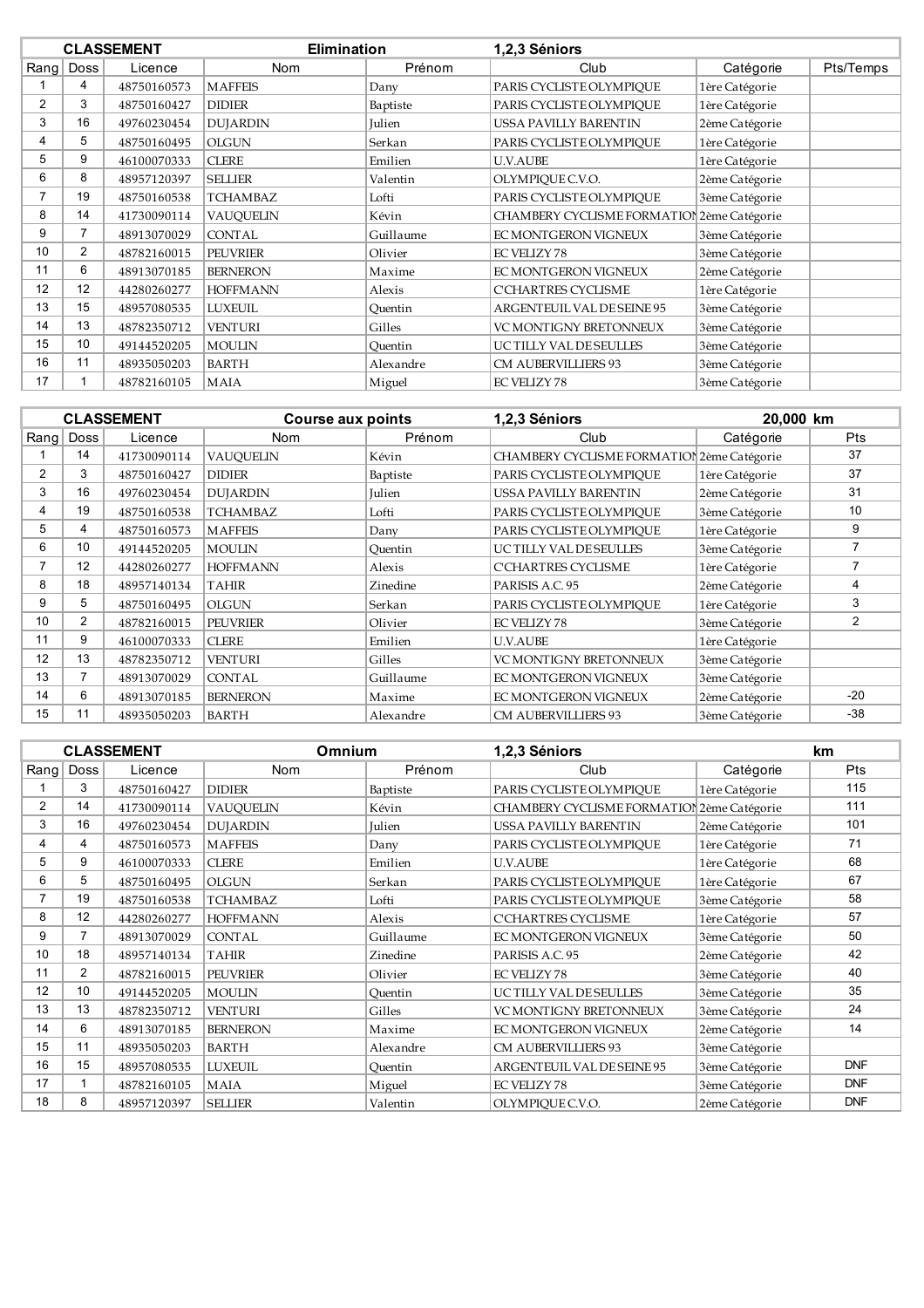| <b>CLASSEMENT</b> |      | <b>Scratch</b> | <b>Juniors H</b>  |          | 10,000 km                     |           |            |
|-------------------|------|----------------|-------------------|----------|-------------------------------|-----------|------------|
| $R$ ang           | Doss | Licence        | Nom               | Prénom   | Club                          | Catégorie | Pts/Temps  |
|                   | 42   | 48946010225    | <b>PARADELA</b>   | Thomas   | TEAM 94 CYCLING               | Junior 2  |            |
| $\overline{2}$    | 43   | 47591140760    | <b>TRENTESAUX</b> | Baptiste | VC ROUBAIX METROPOLE          | Junior    |            |
| 3                 | 39   | 48946010205    | <b>DOLLIN</b>     | Djiovany | TEAM 94 CYCLING               | Iunior 1  |            |
| 4                 | 41   | 48946010222    | MACE              | Marius   | TEAM 94 CYCLING               | Junior 2  |            |
| 5                 | 40   | 48946010221    | DUC.              | Maxence  | TEAM 94 CYCLING               | Junior 2  |            |
| 6                 | 31   | 49144520181    | MARIE             | Octave   | UCTILLY VAL DESEULLES         | Junior 2  |            |
|                   | 34   | 48782350320    | <b>LOUVRIER</b>   | Erwan    | <b>VC MONTIGNY BRETONNEUX</b> | Junior 2  |            |
| 8                 | 38   | 48946010218    | <b>COLSY</b>      | Noé      | TEAM 94 CYCLING               | Junior 1  |            |
| 9                 | 27   | 48750160471    | <b>POULARD</b>    | Baptiste | PARIS CYCLISTE OLYMPIOUE      | Junior 1  |            |
| 10                | 29   | 48957120197    | <b>RAGUENEAU</b>  | Bastien  | OLYMPIOUE C.V.O.              | Junior 1  |            |
| 11                | 36   | 48957080210    | <b>MORVAN</b>     | Thomas   | ARGENTEUIL VAL DE SEINE 95    | Junior 2  |            |
| 12                | 28   | 48957120415    | <b>DERIAUX</b>    | Pacome   | OLYMPIOUE C.V.O.              | Junior 1  |            |
| 13                | 37   | 49270440311    | <b>LIERVILLE</b>  | Valentin | UV NEUBOURG                   | Junior 2  |            |
| 14                | 33   | 48782350700    | <b>DURAZZI</b>    | Nolan    | VC MONTIGNY BRETONNEUX        | Junior 1  |            |
| 15                | 35   | 48782350743    | <b>TALIEU</b>     | Axel     | <b>VC MONTIGNY BRETONNEUX</b> | Junior 1  | <b>DNF</b> |

|                | <b>CLASSEMENT</b> |             |                   | <b>Elimination</b> | <b>Juniors H</b>              |           | <b>km</b> |
|----------------|-------------------|-------------|-------------------|--------------------|-------------------------------|-----------|-----------|
|                | Rang   Doss       | Licence     | Nom               | Prénom             | Club                          | Catégorie | Pts/Temps |
|                | 43                | 47591140760 | <b>TRENTESAUX</b> | Baptiste           | VC ROUBAIX METROPOLE          | Junior    |           |
| $\overline{2}$ | 40                | 48946010221 | <b>DUC</b>        | Maxence            | TEAM 94 CYCLING               | Junior 2  |           |
| 3              | 39                | 48946010205 | <b>DOLLIN</b>     | Djiovany           | TEAM 94 CYCLING               | Junior 1  |           |
| 4              | 41                | 48946010222 | MACE              | Marius             | TEAM 94 CYCLING               | Junior 2  |           |
| 5              | 31                | 49144520181 | MARIE             | Octave             | UCTILLY VAL DE SEULLES        | Junior 2  |           |
| 6              | 33                | 48782350700 | <b>DURAZZI</b>    | Nolan              | <b>VC MONTIGNY BRETONNEUX</b> | Junior 1  |           |
| $\overline{7}$ | 34                | 48782350320 | <b>LOUVRIER</b>   | Erwan              | VC MONTIGNY BRETONNEUX        | Junior 2  |           |
| 8              | 29                | 48957120197 | <b>RAGUENEAU</b>  | Bastien            | OLYMPIOUE C.V.O.              | Junior 1  |           |
| 9              | 42                | 48946010225 | <b>PARADELA</b>   | Thomas             | TEAM 94 CYCLING               | Junior 2  |           |
| 10             | 37                | 49270440311 | <b>LIERVILLE</b>  | Valentin           | UV NEUBOURG                   | Junior 2  |           |
| 11             | 27                | 48750160471 | <b>POULARD</b>    | Baptiste           | PARIS CYCLISTE OLYMPIOUE      | Junior 1  |           |
| 12             | 38                | 48946010218 | <b>COLSY</b>      | Noé                | TEAM 94 CYCLING               | Junior 1  |           |
| 13             | 36                | 48957080210 | <b>MORVAN</b>     | Thomas             | ARGENTEUIL VAL DE SEINE 95    | Junior 2  |           |
| 14             | 28                | 48957120415 | <b>DERIAUX</b>    | Pacome             | OLYMPIOUE C.V.O.              | Junior 1  |           |

| <b>CLASSEMENT</b> |      | Course aux points |                  | <b>Juniors H</b> | 15,000 km                     |           |                   |
|-------------------|------|-------------------|------------------|------------------|-------------------------------|-----------|-------------------|
| Rang              | Doss | Licence           | Nom              | Prénom           | Club                          | Catégorie | Pts/Temps         |
|                   | 41   | 48946010222       | MACE             | Marius           | TEAM 94 CYCLING               | Junior 2  | 36                |
| $\overline{2}$    | 34   | 48782350320       | <b>LOUVRIER</b>  | Erwan            | <b>VC MONTIGNY BRETONNEUX</b> | Junior 2  | 34                |
| 3                 | 40   | 48946010221       | DUC.             | Maxence          | TEAM 94 CYCLING               | Junior 2  | 28                |
| 4                 | 28   | 48957120415       | <b>DERIAUX</b>   | Pacome           | OLYMPIOUE C.V.O.              | Junior 1  | 23                |
| 5                 | 31   | 49144520181       | MARIE            | Octave           | UCTILLY VAL DESEULLES         | Junior 2  | $12 \overline{ }$ |
| 6                 | 27   | 48750160471       | POULARD          | Baptiste         | PARIS CYCLISTE OLYMPIOUE      | Junior 1  |                   |
|                   | 43   | 47591140760       | TRENTESAUX       | Baptiste         | VC ROUBAIX METROPOLE          | Junior    |                   |
| 8                 | 36   | 48957080210       | <b>MORVAN</b>    | Thomas           | ARGENTEUIL VAL DE SEINE 95    | Junior 2  | 4                 |
| 9                 | 39   | 48946010205       | <b>DOLLIN</b>    | Djiovany         | TEAM 94 CYCLING               | Junior 1  | 3                 |
| 10                | 38   | 48946010218       | <b>COLSY</b>     | Noé              | TEAM 94 CYCLING               | Junior 1  | $\overline{2}$    |
| 11                | 29   | 48957120197       | RAGUENEAU        | Bastien          | OLYMPIOUE C.V.O.              | Junior 1  |                   |
| 12                | 37   | 49270440311       | <b>LIERVILLE</b> | Valentin         | UV NEUBOURG                   | Junior 2  |                   |
| 13                | 42   | 48946010225       | PARADELA         | Thomas           | TEAM 94 CYCLING               | Junior 2  |                   |
| 14                | 33   | 48782350700       | <b>DURAZZI</b>   | Nolan            | <b>VC MONTIGNY BRETONNEUX</b> | Junior 1  |                   |